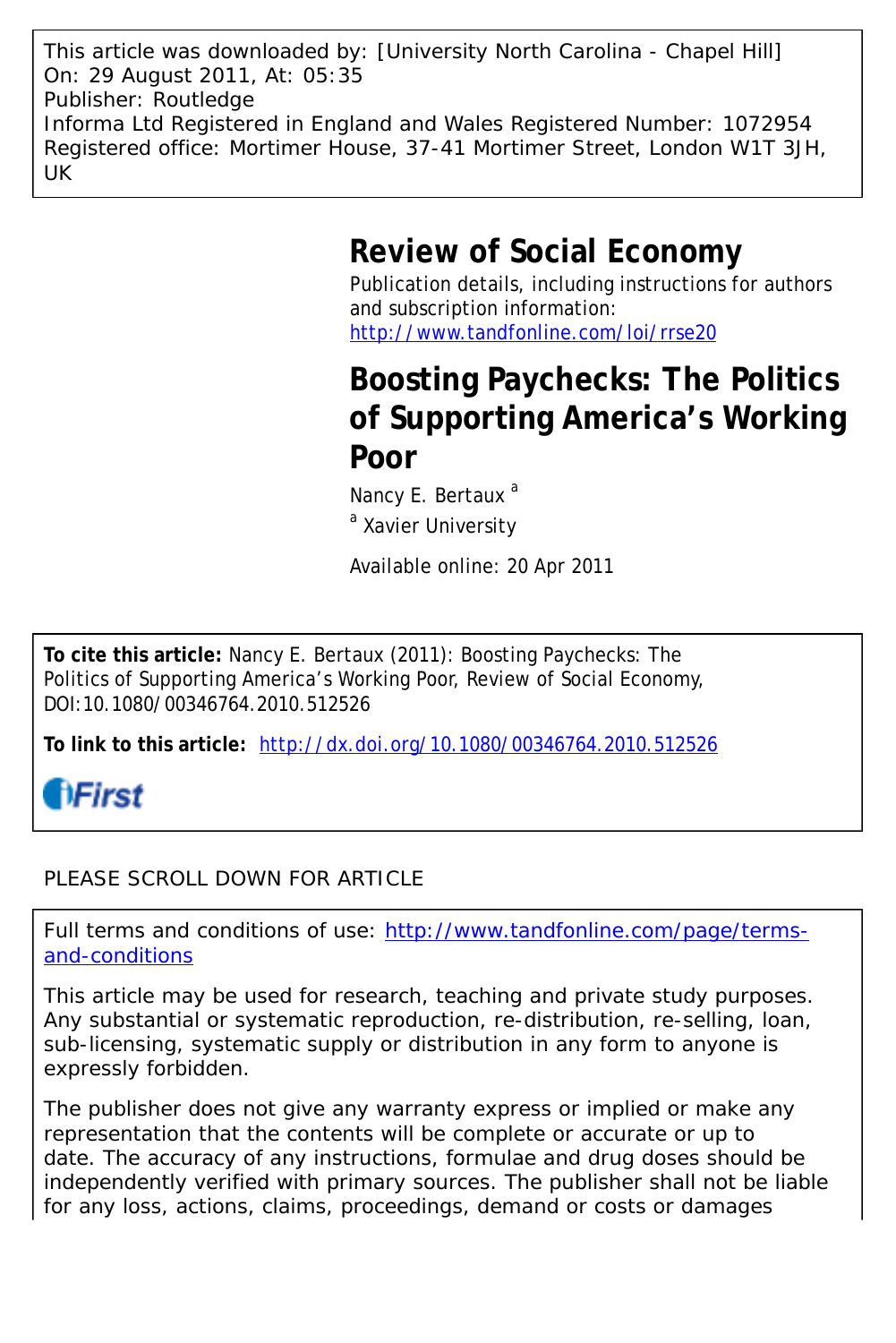whatsoever or howsoever caused arising directly or indirectly in connection with or arising out of the use of this material.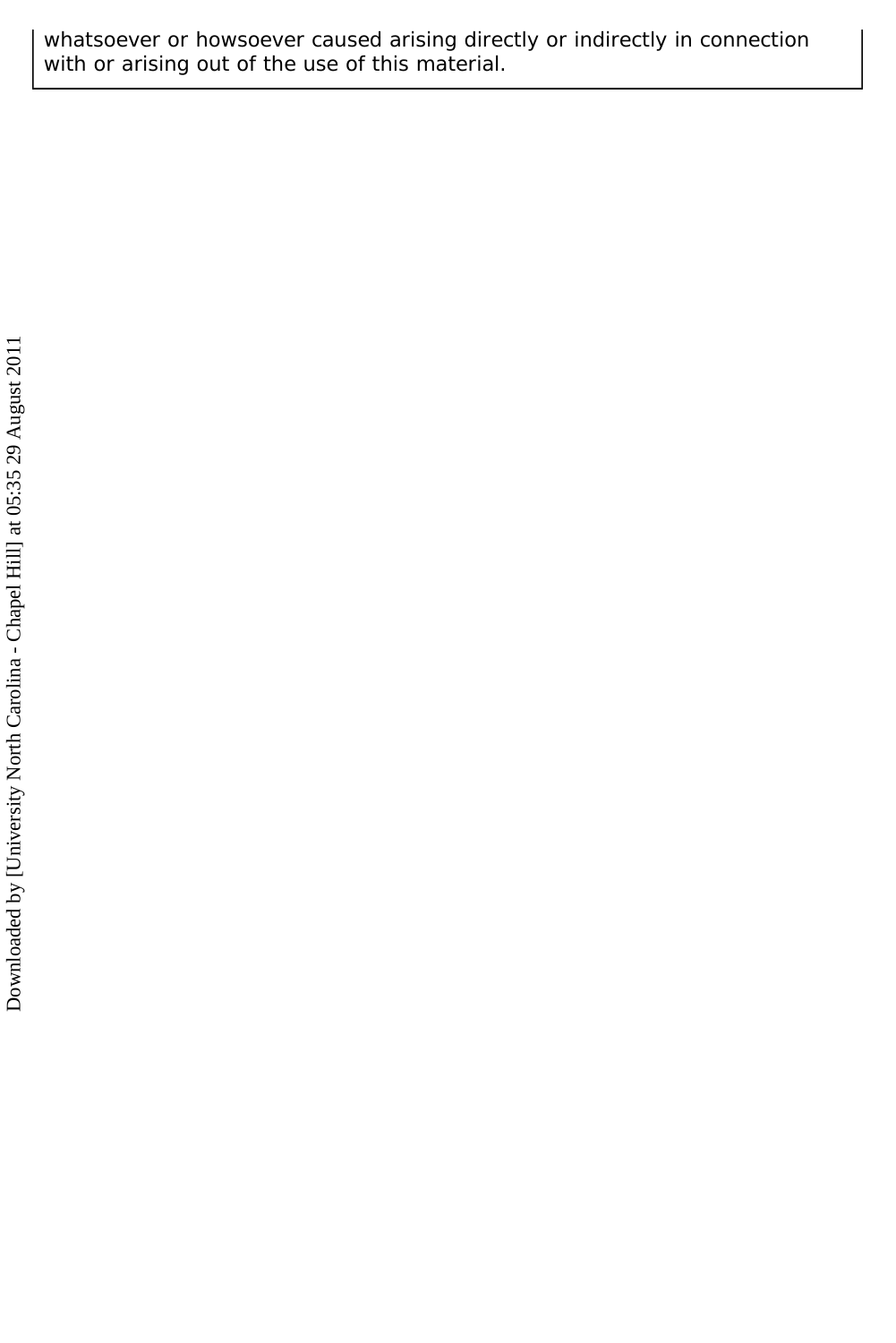## Book Review

Boosting Paychecks: The Politics of Supporting America's Working Poor. By Daniel P. Gitterman. Washington, DC: The Brookings Institution, 2010, 174 pp., ISBN 978-0-8157-0285-6, £22.95 (paperback).

''[W]hat's at stake is a viable middle class, something America has always prided itself on.'' (p. x)

At the outset of his book, political scientist and public policy analyst Daniel P. Gitterman offers us the above motivation for reading his work. While Boosting Paychecks falls short of addressing this issue squarely, it is still a worthy read for those who seek a deeper understanding both of the economic constraints at the lower end of America's income distribution, and of the politics that have led to our fragmented and inadequate response to the problems facing America in this regard.

Gitterman begins the book with a brief overview of US federal income tax rates and brackets, federal payroll taxes, and the federal minimum wage as they relate to individuals and families of relatively low income, including explanations of standard deductions and the marriage penalty (or bonus, as the case may be). This section contains several useful graphs, notably showing the precipitous decline in the top marginal tax rate in recent decades, and the secular decline in the inflation-adjusted value of the minimum wage. In the chapters that follow, he goes on to describe the politics in operation in the early years of federal income and payroll taxes, and the minimum wage, in the USA. This discussion is organized by presidential administration, from Franklin Delano Roosevelt to Jimmy Carter. In addition, in the chapter on the political development of the minimum wage, Gitterman also analyzes the movement in the context of the relative numbers of Democrats and Republicans in the House and Senate, also including data on the number of southern Democrats. Gitterman describes how, from the inception of the minimum wage in the late 1930s

> Review of Social Economy ISSN 0034-6764 print/ISSN 1470-1162 online http://www.informaworld.com DOI: 10.1080/00346764.2010.512526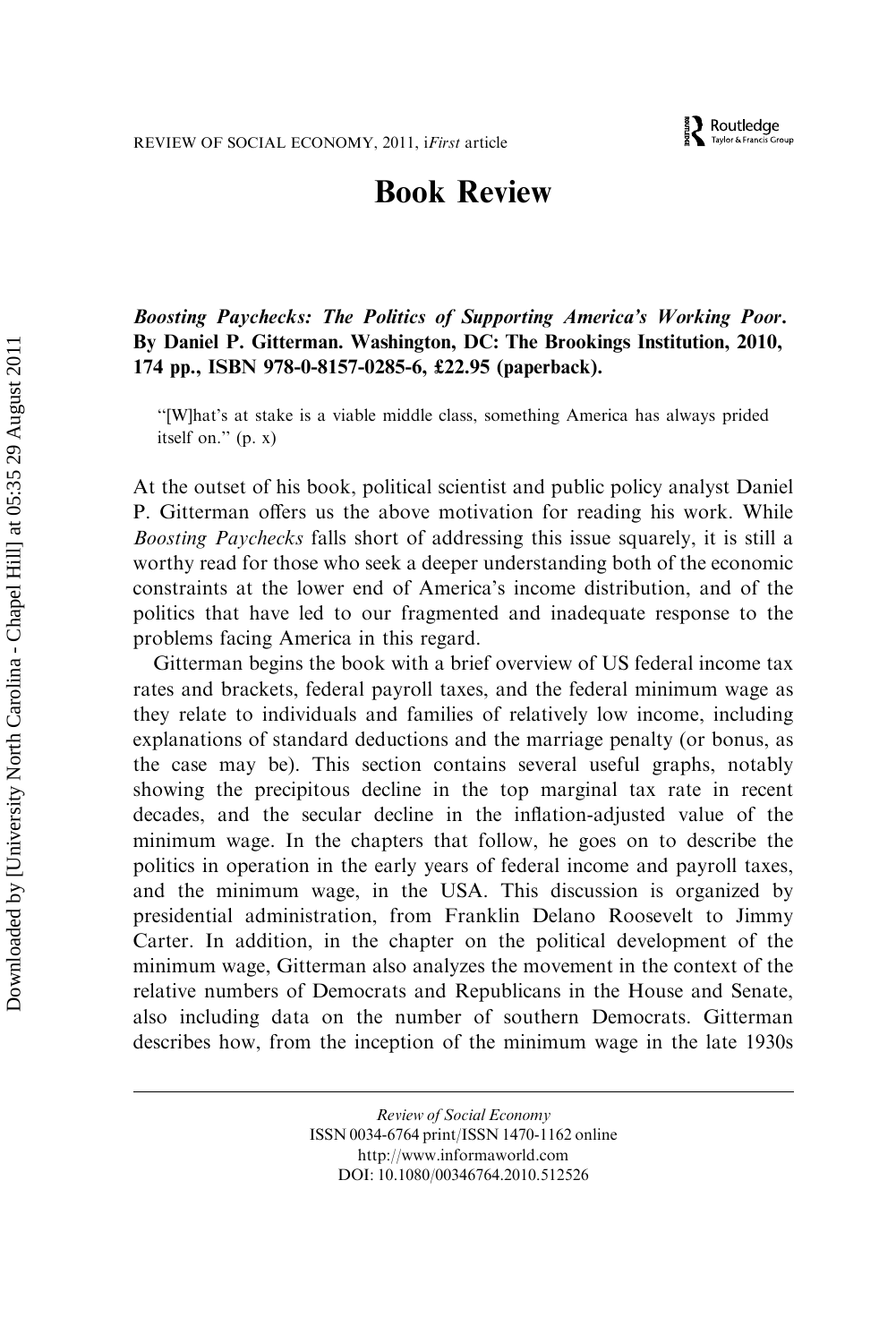until the early 1960s, a coalition of Republicans and conservative, southern Democrats agreed to moderate increases in the minimum wage, but blocked efforts to expand the coverage of minimum wage legislation and also defeated efforts to index the minimum wage to inflation.

In the second half of the book, Gitterman recounts political developments in the Ronald Reagan, William J. Clinton, and George W. Bush administrations, as well as considering the early tax proposals of candidates Barack Obama and John McCain. There is a good account of the two tax related legislative events of the Reagan years (1981 and 1986), including discussion of the distributional effects of these major changes in the tax structure. The 1981 law favored higher income earners (for example, it reduced the highest marginal income tax rate from 70 percent to 50 percent, and the lowest from 14 percent to 11 percent). The 1986 law paid more attention to the lowest income groups, while again offering major tax reductions to the highest income levels (reduced the highest marginal rate from 50 percent to 28 percent, increased the income threshold for paying income taxes, and raised the lowest marginal rate to 15 percent). The combined effects of these tax changes favored the highest income groups more than any other. In the political bargaining prior to passage of tax laws in the Reagan/Bush years, the compromises Democrats were able to achieve for lower income earners were mainly in the area of getting increases in tax credits for low income families with children (the Earned Income Tax Credit and the Child Care Tax Credit), and indexation to inflation of tax brackets, personal exemptions, and standard deductions. In contrast, Republicans won changes in the tax structure that were favorable to their high income constituents, especially since ever increasing payroll taxes fell disproportionately on lower income groups. Gitterman notes that Reagan's opposition to the minimum wage led to a period of significant decline, as the minimum wage remained unchanged, and inflation eroded its real value; the Bush administration presided over limited increases in the minimum wage.

Gitterman notes that the Clinton administration succeeded in passing a Child Tax Credit, primarily aimed at middle income earning families, and successfully pushed for several increases in the minimum wage, and he highlights the scaling down of measures to help lower income Americans once Congress was under Republican control in the latter Clinton years. Gitterman also documents the tax reductions of the George W. Bush administration which largely benefited high income earners, and notes that minimum wage increases in the Bush years occurred after Democrats regained control of Congress, but still left the real value of the minimum wage at a low point since 1955. The book closes with some thoughts on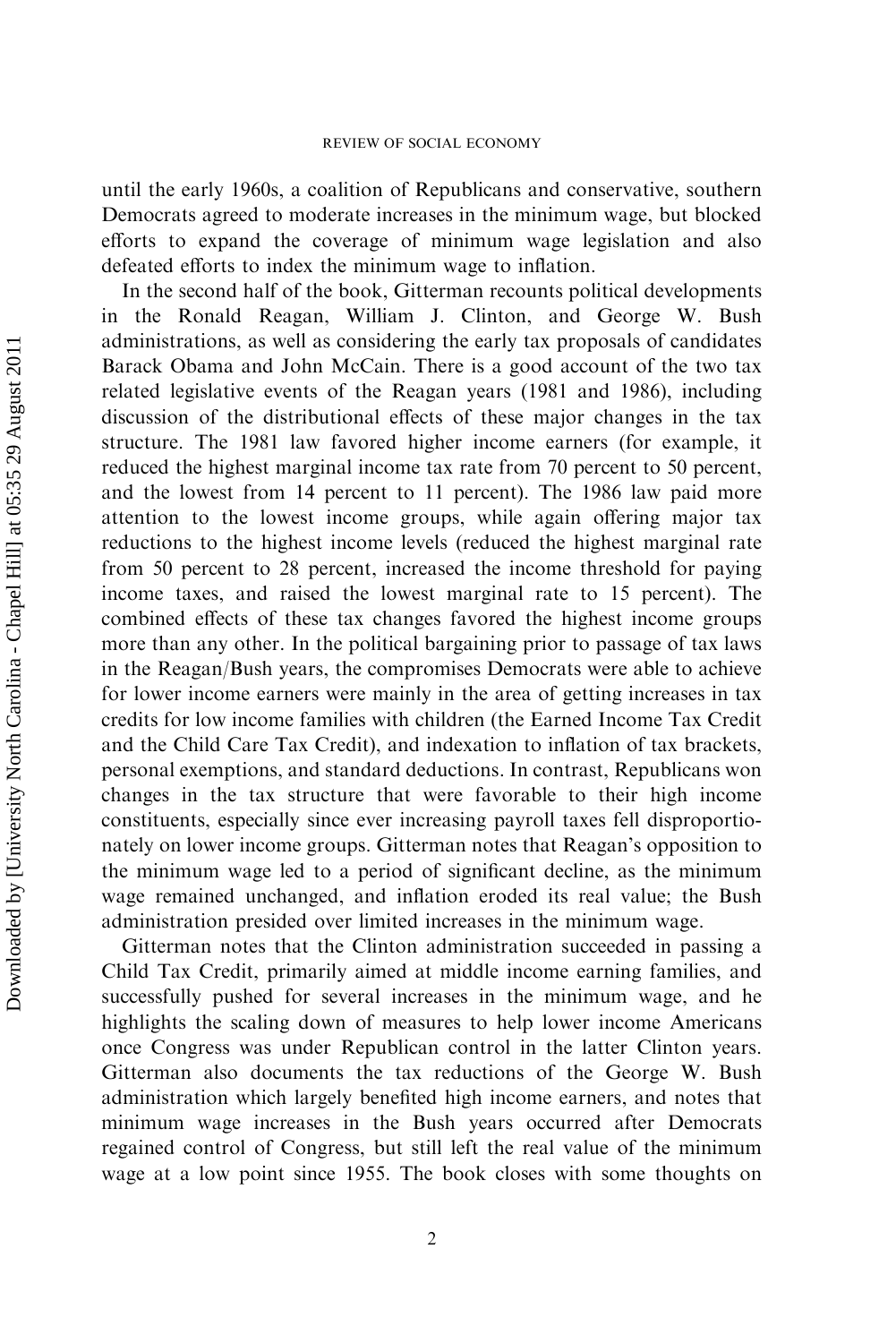#### BOOK REVIEW

possible future developments under the Obama administration, especially with regard to the scheduled expiration of the 2001 tax reductions, highlighting the differential effects of the Republican and Democratic proposals on specific segments of the income distribution.

While Gitterman does not tell us specifically who this book is addressed to, he describes himself as public policy oriented, and expresses a desire to ''bridge a gap between the perspectives of welfare state scholars and social policy analysts, especially across the disciplinary boundaries and venues where we conduct research, teach, and advocate for improved social policies in the United States'' (p. ix). The author seeks to distinguish his contribution (programs and policies for boosting the paychecks of the working poor) as distinct from those of welfare state scholars and social policy analysts who focus on welfare programs per se. Many social economists might wonder if, in framing the subject in this manner, he is ceding too much ground to those who conceptualize the base of the American income distribution as divided into two groups: the virtuous, hard-working poor and the lazy, non-working, welfare-collecting poor (there is a long history of this kind of classification in Western societies, the English Poor laws being a notable example that dates back to medieval times). In today's real world America, people and families often move in and out of minimum wage and other low-wage employment, utilizing the welfare system when they are unemployed; further, they may indeed rely on welfare system components such as food stamps even when employed. Successful policies to address this situation would be built on a holistic understanding of these realities, and a reliance on simplified notions of lower-income Americans may not promote such an understanding.

Further, Gitterman specifically defers from analysis of ''American's political success or failure in reducing income inequality'' and instead states his focus as ''policies that improve the economic well-being of low-wage workers and their families'' (p. 2). This is interesting to an economist, as it implies that economic well being is a purely absolute phenomenon—i.e., that the relative status of low-wage workers does not enter into the economic well being of these workers. There is a large and growing literature that would take issue with this, as anyone who has attended a recent meeting of the Association for Social Economists can attest. Still, Gitterman's solid contribution to the status and history of efforts in the USA to enhance the after-tax, take-home pay of lower income workers is welcome, especially as it does indeed cover ground that is often ignored, and it does so in a succinct, readable fashion. Ultimately, Gitterman's summary of the tortuous path necessary to procure rather modest ameliorations to the status of lowearning Americans is a sobering reminder of just how far we have to travel to